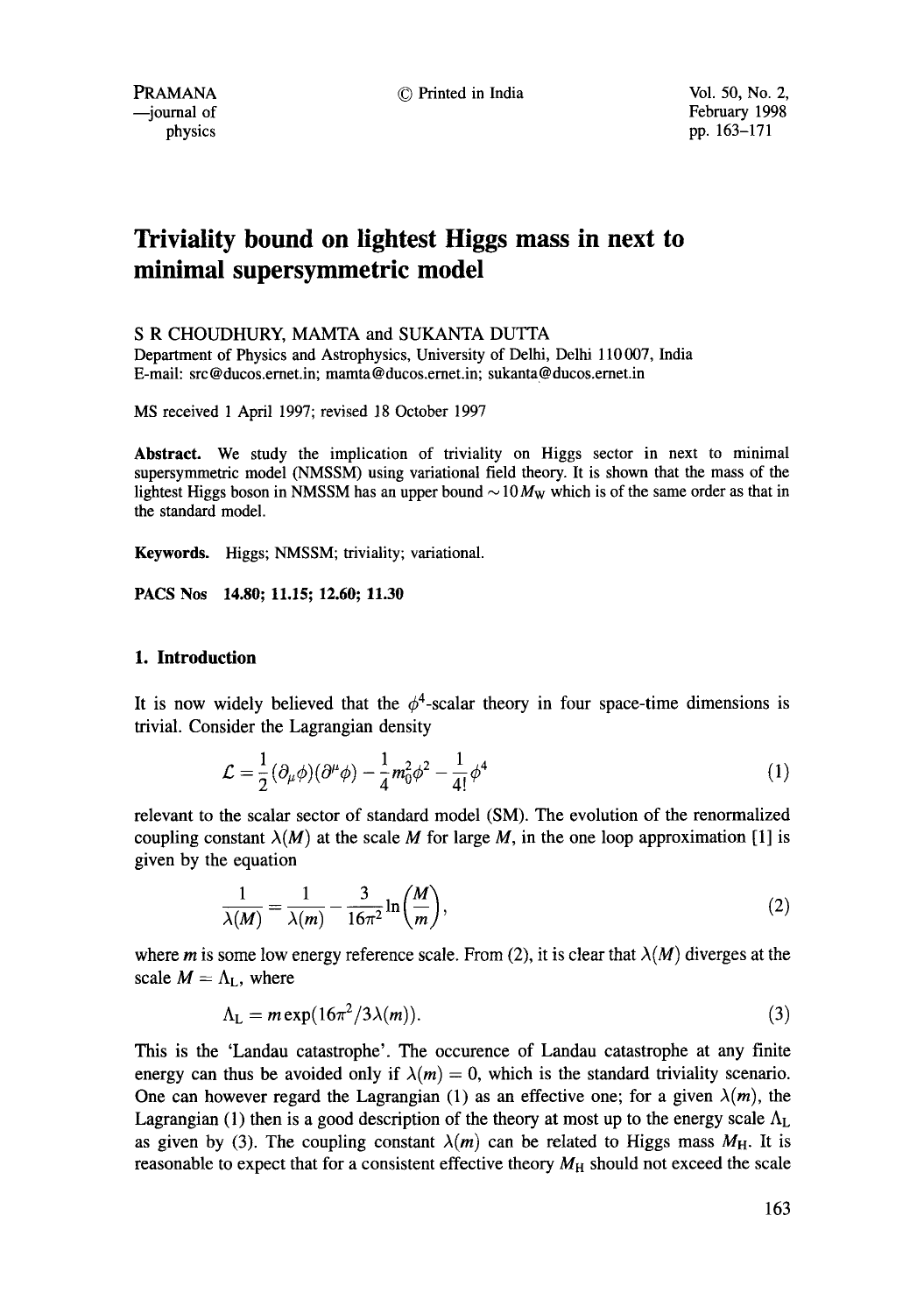#### *S R Choudhury, Mamta and Sukanta Dutta*

 $\Lambda_{\rm L}$ . This leads to bounds on Higgs mass. This method has been used by several authors [2,6].

An alternate and in our opinion more transparent approach to the 'triviality' problem in  $\phi^4$ -theories has been provided by Stevenson using variational methods for calculating the effective potential [3]. In Stevenson's approach, the relation between the bare and renormalized coupling constant  $\lambda_{\text{REN}}$  (defined as the fourth derivative of the effective potential at the origin and thus different from renormalized coupling mentioned above) is

$$
\lambda_{\rm REN} = \lambda_0 \frac{[1 - 12\lambda_0 I_{-1}(m_R)]}{[1 + 6\lambda_0 I_{-1}(m_R)]},\tag{4}
$$

where  $m_R^2$  is the second derivative of the effective potential at the origin and

$$
I_{-1}(m) = \int \frac{d^3k}{2(2\pi)^3(\sqrt{k^2 + M^2})^3}.
$$
 (5)

Stevenson showed that in the limit of infinite cut-off, the ground state is unstable (i.e. the energy is unbounded from below) for any positive finite  $\lambda_0$ . This result goes against our naive expectation since the tree level effective potential is bounded from below. However, eq. (4) clearly shows that for infinite cut-off  $\lambda_{\rm REN} = -2\lambda_0$ , and this is the reflection of the energy of the ground state being unbounded from below (see eq. (4.24) of ref. [3]). Then for a stable ground state,  $\lambda_0$  and  $\lambda_{\rm REN}$  both tend to zero for infinite cut-off, which is just a trivial theory; we thus arrive at the conclusion identical to the one referred to earlier. Once again, if we regard the  $\phi^4$ -theory as an effective one,  $\lambda_0$  can have value up to some maximum below which a stable ground state is possible. For a given coupling constant the Higgs masses can be calculated and for the effective theory to be physically meaningful we should have all these masses sufficiently below cut-off  $\Lambda_c$ , say  $\Lambda_c/5$  [5]. With such a restriction, one can establish that the Higgs quartic coupling cannot be arbitrarily large, i.e., it has a maximum allowed value, which translates into an upper bound for  $M_H/M_W$ .

Triviality bounds in scalar theories have been studied by various non-perturbative methods. These include RGE [5], improved perturbative [6], and lattice theoretic approach [7]. Results are similar, namely that  $M_H$  cannot be heavier than a value in the range 800GeV-1 TeV [4]. Recently we have used a variational approach [8] to arrive at a similar result. This last approach is extremely simple and admits easy generalization to situations more complicated than SM.

Supersymmetric (SUSY) generalization of the SM have been studied in recent times [9]. The most economic SUSY-extension of the SM is a minimal (MSSM) one [9]. In this version, the quartic couplings are restricted by the gauge coupling with the result that the Higgs cannot be arbitrarily heavy. At tree level, one has the relationship

$$
M_H^2 \le M_Z^2 \cos^2 2\beta \le M_Z^2,\tag{6}
$$

where tan  $\beta$  is the ratio of the vacuum expectation values (VEV's) of the neutral components of the scalar fields  $H_2$  and  $H_1$  that the MSSM involves. Going beyond the tree approximation does not change (6) qualitatively. Thus, Quiros [10] gives the bound

$$
M_{\rm H} \le 125 \,\text{GeV} \tag{7}
$$

for  $m_t = 174 \,\text{GeV}$  and a cut-off  $\Lambda_c \approx 10^{19} \,\text{GeV}$ .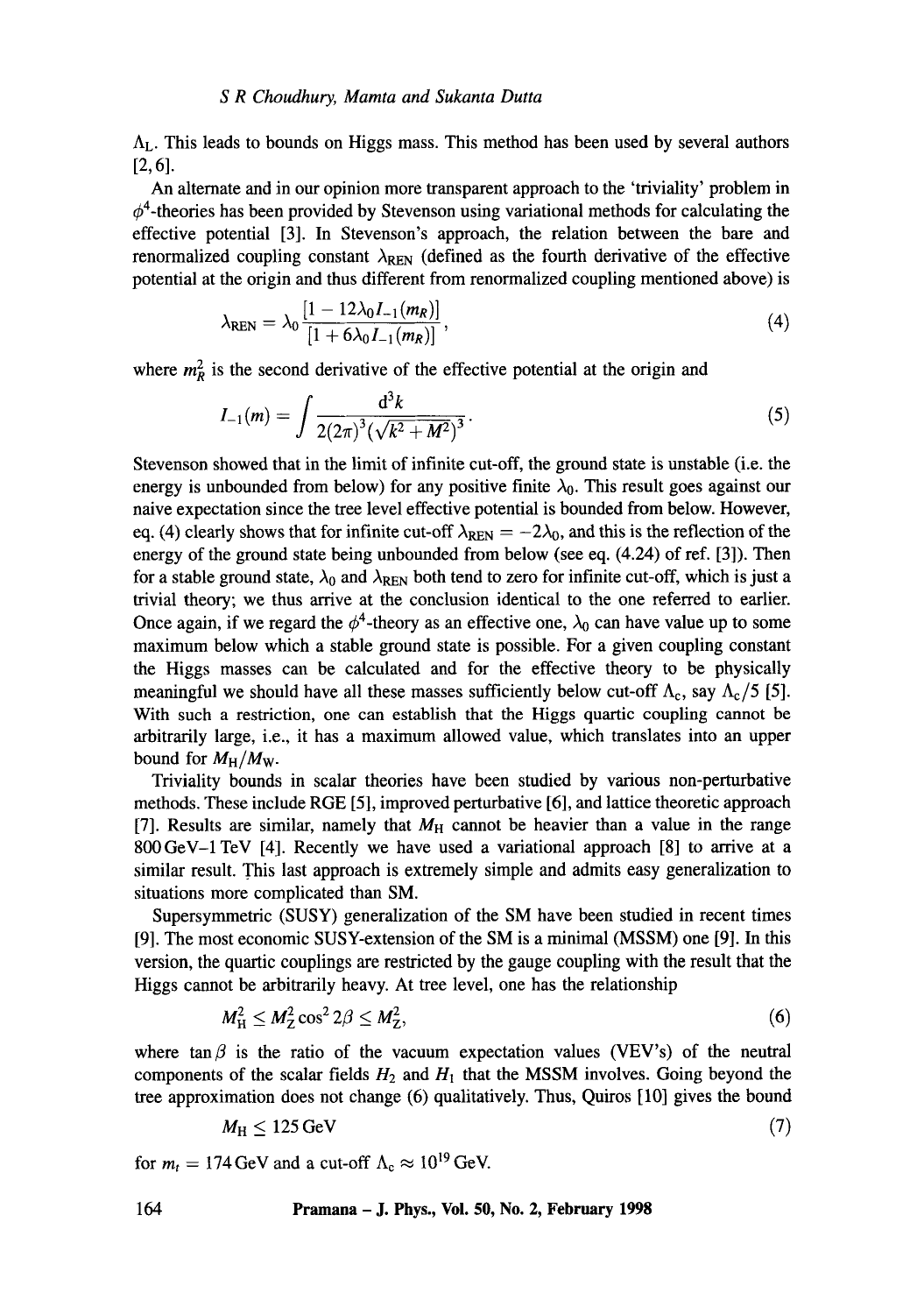#### *Higgs mass in NMSSM*

An altemative supersymmetric model proposed is the next to minimal supersymmetric model (NMSSM) which has two  $SU(2) \otimes U(1)$  Higgs doublets and one Higgs singlet [9]. The inclusion of a Higgs singlet is suggested in many superstring models and grand unified models. The NMSSM has more coupling parameters than the MSSM and hence it is an interesting theoretical question to enquire into the upper bounds on the Higgs spectrum, particularly the lightest of them. We expect this to be much higher than the one given in (7) and this is the subject matter of our investigation.

The method we follow here is a variational one. Starting with Hamiltonian of the NMSSM we use a gaussian trial wave functional for the ground state and obtain estimates of mass spectra in terms of the bare parameters of the theory. The strategy then is to vary bare parameters over their entire range, impose restrictions that the masses cannot get very close to the cut-off (say less than  $\Lambda_c/5$ ) and obtain the highest mass of the lightest Higgs particle. The parameter space is however very large, and we will be making specific choices of parameters in the hope that our results will be typical of the model itself.

In the context of NMSSM, recently Wu [11] has analysed the problem (triviality bound of Higgs mass) on the basis of one-loop  $\beta$  function following the work of Dashen and Neuberger [2], imposing the restriction that the heaviest Higgs mass in the theory be smaller than the Landau pole position  $\Lambda_L$ . However his estimate of the Landau pole is based on one-loop result of the  $\beta$  function which is questionable since the coupling constant becomes very large in the neighbourhood of the Landau pole. Further the scalar masses have all been calculated on the basis of 'tree approximation' which again becomes uncertain for large coupling. Our variational method avoids both these problems, since the concept of triviality that we use following Stevenson [3] does not directly depend on the position of Landau pole. Further we determine all masses by variational rather than perturbative methods, which *a priori* does not restrict the coupling to be small.

## **2. The modal**

In the NMSSM, the potential of the Higgs sector [11] is

$$
V = |hN|^2 (\Phi_1^{\dagger} \Phi_1 + \Phi_2^{\dagger} \Phi_2) + |h\Phi_1^{\dagger} \Phi_2 + \lambda N^2|^2 + \frac{1}{8}g_1^2 (\Phi_1^{\dagger} \Phi_1 - \Phi_2^{\dagger} \Phi_2)^2 + \frac{1}{8}g_2^2 [(\Phi_1^{\dagger} \Phi_1 + \Phi_2^{\dagger} \Phi_2)^2 - 4(\Phi_1^{\dagger} \Phi_2)(\Phi_2^{\dagger} \Phi_1)] + m_1^2 \Phi_1^{\dagger} \Phi_1 + m_2^2 \Phi_2^{\dagger} \Phi_2 - (m_3^2 \Phi_1^{\dagger} \Phi_2 + \text{h.c.}) + m_4^2 N^* N + m_5^2 (N^2 + N^{*2}).
$$
\n(8)

Here  $\Phi_1 = (\phi_1^{\dagger}, \phi_1^0)$  and  $\Phi_2 = (\phi_2^{\dagger}, \phi_2^0)$  are two  $SU(2) \otimes U(1)$  doublets, N a complex singlet, m's are mass parameters, g's are gauge couplings and  $h$ ,  $\lambda$  are Higgs couplings. The last five terms represent SUSY-breaking. Equation (8) has two coupling constants h and  $\lambda$ ; we will study the strong coupling behaviour when h is very large and hence for simplicity we set  $\lambda = 0$ . Also we take  $m_3$  to be real and  $m_1 = m_2 = m$  for simplicity.

It is more convenient to work with the fields defined by

$$
\chi_{1,2} = \frac{1}{\sqrt{2}} (\Phi_1 \pm \Phi_2). \tag{9}
$$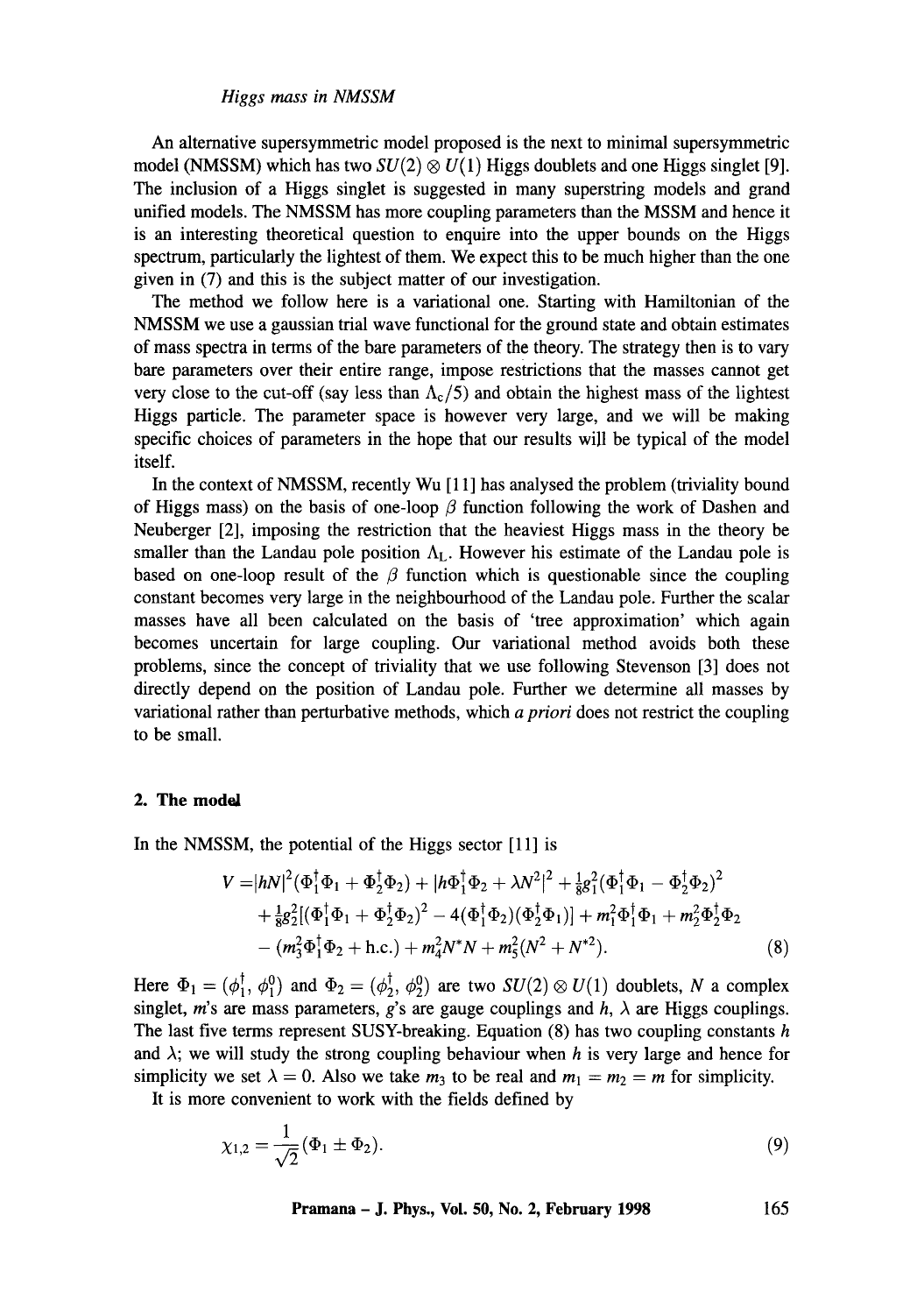Now the Higgs potential reduces to

$$
V = h^{2} |N|^{2} (\chi_{1}^{\dagger} \chi_{1} + \chi_{2}^{\dagger} \chi_{2}) + \frac{1}{4} h^{2} | \chi_{1}^{\dagger} \chi_{1} - \chi_{2}^{\dagger} \chi_{2} + \chi_{2}^{\dagger} \chi_{1} - \chi_{1}^{\dagger} \chi_{2} |^{2} + (m^{2} - m_{3}^{2}) \chi_{1}^{\dagger} \chi_{1} + (m^{2} + m_{3}^{2}) \chi_{2}^{\dagger} \chi_{2} + m_{4}^{2} N^{*} N + m_{5}^{2} (N^{2} + N^{*2}).
$$
 (10)

We now assume that the fields  $\chi_{1,2}$ , where

$$
\chi_k \equiv \frac{1}{\sqrt{2}} \begin{pmatrix} \chi_{kR}^c + i\chi_{kI}^c \\ \chi_{kR}^0 + i\chi_{kl}^0 \end{pmatrix}, \quad (k = 1, 2)
$$
\n(11)

(the superscripts c and 0 denoting charged and neutral components), break the  $SU(2)$  $U(1)$  symmetry by assuming a non-zero vacuum expectation value (VEV)

$$
\langle \chi_1 \rangle = \begin{pmatrix} 0 \\ v \end{pmatrix}, \quad \langle \chi_2 \rangle = \begin{pmatrix} 0 \\ 0 \end{pmatrix}.
$$
 (12)

All other fields in (10) are assumed to have zero VEV's. Writing  $N = 1/\sqrt{2}(N_1 + iN_2)$ , there are ten real fields in (10):  $\chi_{IR}^c$ ,  $\chi_{II}^r$ ,  $\chi_{IR}^{\prime\prime}$ ,  $\chi_{2R}^{\prime\prime}$ ,  $\chi_{2R}^c$ ,  $\chi_{2R}^{\prime\prime}$ ,  $\chi_{2I}^{\prime\prime}$ ,  $N_1$  and  $N_2$ , which we denote by  $\eta_i$  (i = 1 to 10) respectively and their tree level masses by  $M_i$ . Even after  $\chi_1$ develops a non-zero VEV, the Higgs potential has a residual symmetry. To see this explicitly we define:

$$
\mathbf{G} \equiv (\chi_{1I}^c, -\chi_{1R}^c, \chi_{1I}^0) \equiv (\eta_2, -\eta_1, \eta_4), \n\mathbf{H} \equiv (\chi_{2R}^c, \chi_{2I}^c, \chi_{2R}^0) \equiv (\eta_5, \eta_6, \eta_7), \nS_1 = \chi_{1R}^0 \equiv \eta_3 \text{ and } S_2 = \chi_{2I}^0 \equiv \eta_8.
$$

Now shifting the fields by their VEV's, Higgs potential can be written as

$$
V = \frac{1}{4}h^2(N_1^2 + N_2^2)[\mathbf{G}^2 + (S_1 + v)^2 + \mathbf{H}^2 + S_2^2]
$$
  
+  $\frac{1}{16}h^2[\mathbf{G}^2 + (S_1 + v)^2 - \mathbf{H}^2 - S_2^2]^2 + \frac{1}{4}h^2[\mathbf{G} \cdot \mathbf{H} - (S_1 + v)S_2]^2$   
+  $\frac{1}{2}(m^2 - m_3^2)[\mathbf{G}^2 + (S_1 + v)^2] + \frac{1}{2}(m^2 + m_3^2)(\mathbf{H}^2 + S_2^2)$   
+  $\frac{1}{2}(m_4^2 + 2m_5^2)N_1^2 + \frac{1}{2}(m_4^2 - 2m_5^2)N_2^2$ .

Under a  $SU(2)$  rotation wherein G and H are triplets, and  $(S_1, S_2, N_1, N_2)$  all singlets, V is invariant. We expect then  $M_1 = M_2 = M_4$  and  $M_5 = M_6 = M_7$  on account of this symmetry. We note that this symmetry is present in a two-doublet model for the special choice of our parameters. Thus in the two-doublet model discussed in § 2 of ref. [12], setting  $v_1 = v_2 = \xi = 0$  and  $\lambda_1 = \lambda_4$  makes  $H_1^0$ ,  $H_2^0$  and  $H_4^0$  degenerate. We will build in this residual symmetry in our variational approach.

In terms of ten real fields the Higgs potential

$$
V = (m^2 - m_3^2)v^2 + \frac{1}{4}h^2v^4 + \frac{1}{2}(m^2 - m_3^2 + \frac{1}{2}h^2v^2)(\eta_1^2 + \eta_2^2 + \eta_4^2)
$$
  
+  $\frac{1}{2}(m^2 - m_3^2 + \frac{3}{2}h^2v^2)\eta_3^2 + \frac{1}{2}(m^2 + m_3^2 - \frac{1}{2}h^2v^2)(\eta_5^2 + \eta_6^2 + \eta_7^2)$   
+  $\frac{1}{2}(m^2 + m_3^2 + \frac{1}{2}h^2v^2)\eta_8^2 + \frac{1}{2}(m_4^2 + 2m_5^2 + h^2v^2)\eta_9^2$ 

**166 Pramana - J. Phys., Vol. 50, No. 2, February 1998**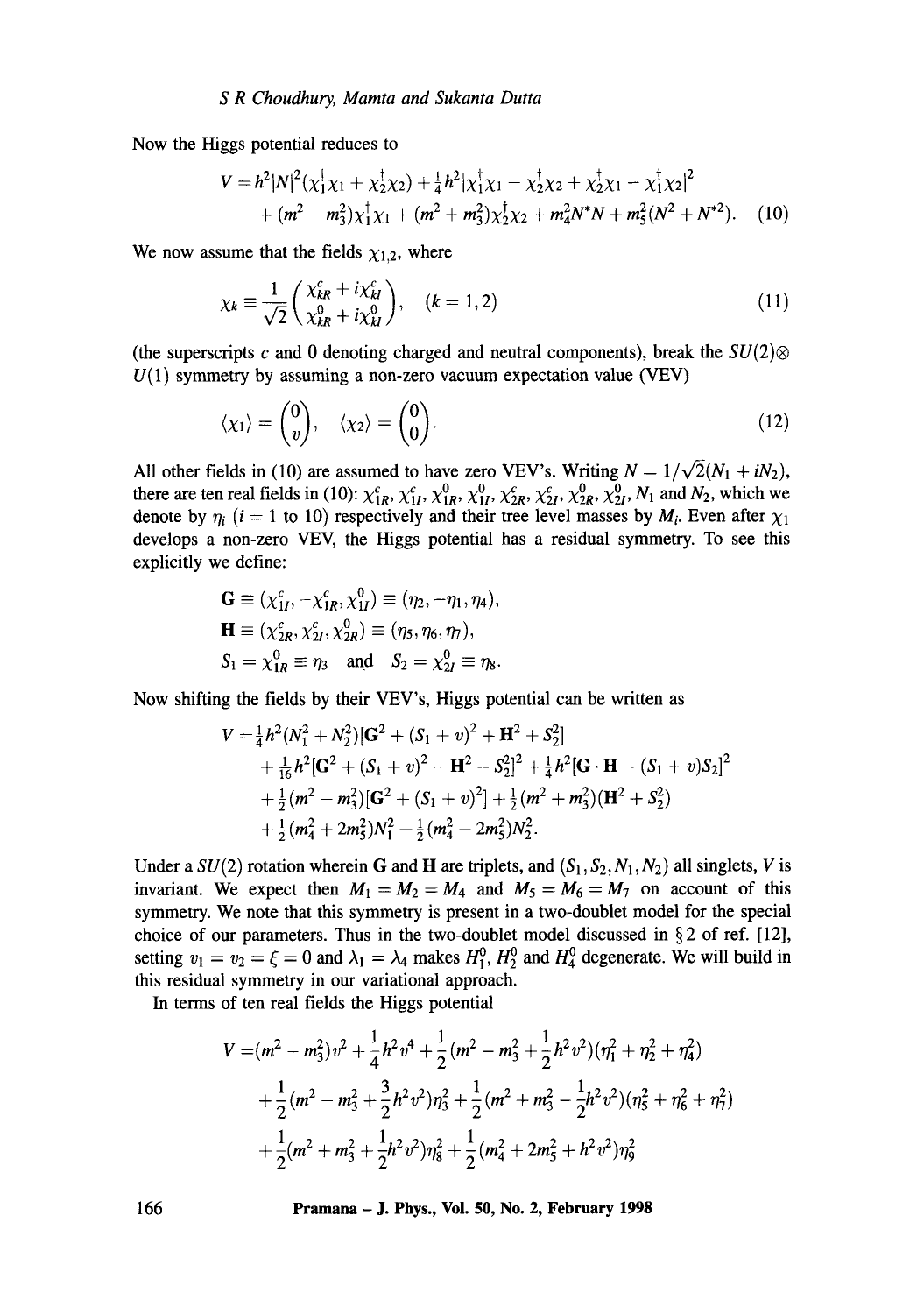*Higgs mass in NMSSM* 

$$
+\frac{1}{2}(m_4^2 - 2m_5^2 + h^2v^2)\eta_{10}^2 + \frac{1}{16}h^2\sum_{i=1}^8\eta_i^4 + \frac{1}{4}h^2(\eta_9^2 + \eta_{10}^2)\sum_{i=1}^8\eta_i^2
$$
  
+ 
$$
\frac{1}{8}h^2[\eta_1^2(\eta_2^2 + \eta_3^2 + \eta_4^2 - \eta_5^2 + \eta_6^2 - \eta_7^2 - \eta_8^2)
$$
  
+ 
$$
\eta_2^2(\eta_3^2 + \eta_4^2 + \eta_5^2 - \eta_6^2 - \eta_7^2 - \eta_8^2) + \eta_3^2(\eta_4^2 - \eta_5^2 - \eta_6^2 - \eta_7^2 + \eta_8^2)
$$
  
+ 
$$
\eta_4^2(-\eta_5^2 - \eta_6^2 + \eta_7^2 - \eta_8^2) + \eta_5^2(\eta_6^2 + \eta_7^2 + \eta_8^2)
$$
  
+ 
$$
\eta_6^2(\eta_7^2 + \eta_8^2) + \eta_7^2\eta_8^2] + V_{\text{linear}} + V_{\text{cubic}},
$$
 (13)

where  $V<sub>linear</sub>$  and  $V<sub>cubic</sub>$  respectively represent the terms linear and cubic in fields. The tree level minima condition is equivalent to equating the term linear in  $\eta_3$  (i.e.  $\chi^0_{1R}$ ) in (13) to zero,

$$
m^2 - m_3^2 + \frac{1}{2}h^2v^2 = 0. \tag{14}
$$

Inspection of the quadratic terms in (13) together with (14) immediately tells us that

$$
M_1 = M_2 = M_4 = 0,\t\t(15)
$$

indicating that  $\eta_1$ ,  $\eta_2$  and  $\eta_4$  are the Goldstones. Furthermore, we have for the charged Higgs triplet

$$
M_5^2 = M_6^2 = M_7^2 = m^2 + m_3^2 - \frac{1}{2}h^2v^2, \tag{16}
$$

where the degeneracy is as expected. Lastly,

$$
M_3^2 = m^2 - m_3^2 + \frac{3}{2}h^2v^2, \tag{17}
$$

$$
M_8^2 = m^2 + m_3^2 + \frac{1}{2}h^2v^2, \tag{18}
$$

$$
M_9^2 = m_4^2 + 2m_5^2 + h^2v^2 \tag{19a}
$$

and

$$
M_{10}^2 = m_4^2 - 2m_5^2 + h^2 v^2 \tag{19b}
$$

are the masses of neutral Higgs. For simplicity we also take  $m<sub>5</sub> = 0$  so that

$$
M_9^2 = M_{10}^2. \tag{20}
$$

## **3. Gaussian trial wave-functional**

In order to obtain information on masses beyond the tree level, we follow a variational method with a Gaussian trial wave-functional. Most generally, this wave functional would be the vacuum state of a set of free fields of masses  $\Omega_1, \ldots, \Omega_{10}$  with the  $\Omega$ 's (and  $v$  in eq. (12)) representing the variational parameters. However, taking a variational ground state that respects the residual symmetry stated in the last section, we set  $\Omega_1 = \Omega_2 = \Omega_4$  and  $\Omega_5 = \Omega_6 = \Omega_7$ . Further imposing the symmetry in (20) we also put  $\Omega_9 = \Omega_{10} = \Omega_N$ . We thus have five independent masses  $\Omega_1$ ,  $\Omega_3$ ,  $\Omega_5$ ,  $\Omega_8$  and  $\Omega_N$ , and of course  $v$ , as variational parameters.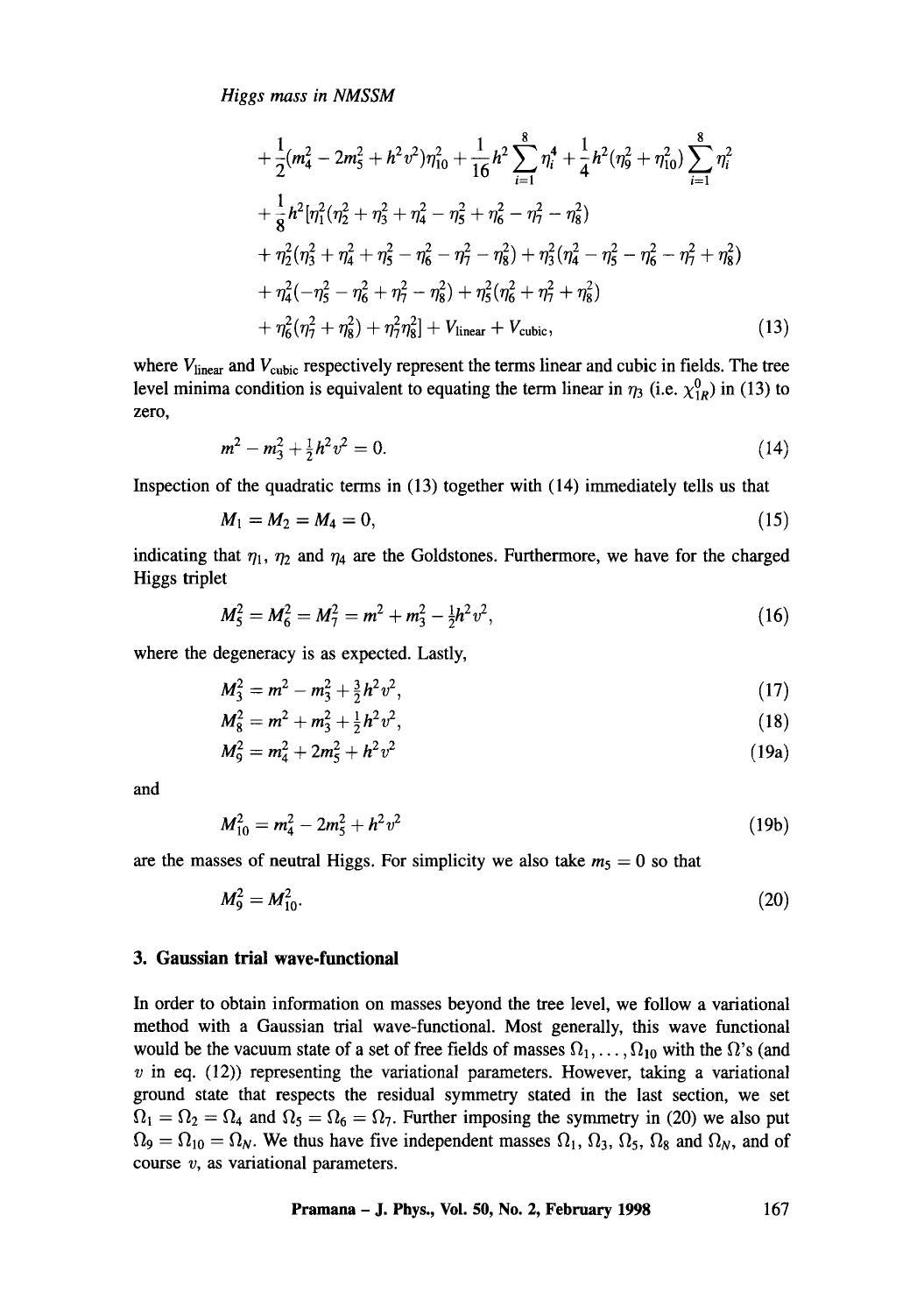## *S R Choudhury, Mamta and Sukanta Dutta*

Following standard techniques [13], the expectation value of Hamiltonian density  $H$  in our trial vacuum state wave functional is

$$
V_{G} = (m^{2} - m_{3}^{2})v^{2} + \frac{1}{4}h^{2}v^{4} + 2\left[\frac{1}{2}(M_{N}^{2} - \Omega_{N}^{2})I_{0}(\Omega_{N}^{2}) + I_{1}(\Omega_{N}^{2})\right] + \sum_{i=1}^{8}\left[\frac{1}{2}(M_{i}^{2} - \Omega_{i}^{2})I_{0}(\Omega_{i}^{2}) + I_{1}(\Omega_{i}^{2})\right] + \frac{1}{2}h^{2}I_{0}(\Omega_{N}^{2})\sum_{i=1}^{8}I_{0}(\Omega_{i}^{2}) + \frac{3}{16}h^{2}[5I_{0}^{2}(\Omega_{1}^{2}) + I_{0}^{2}(\Omega_{3}^{2}) + 5I_{0}^{2}(\Omega_{5}^{2}) + I_{0}^{2}(\Omega_{8}^{2})] + \frac{1}{8}h^{2}[3I_{0}(\Omega_{1}^{2})(I_{0}(\Omega_{3}^{2}) - I_{0}(\Omega_{5}^{2}) - I_{0}(\Omega_{8}^{2})) + 3I_{0}(\Omega_{5}^{2})(I_{0}(\Omega_{8}^{2}) - I_{0}(\Omega_{3}^{2})) + I_{0}(\Omega_{3}^{2})I_{0}(\Omega_{8}^{2})].
$$
\n(21)

Here

$$
I_1(\Omega) = \frac{1}{2(2\pi)^4} \int d^4 k_E \ln(k_E^2 + \Omega^2) + \text{constant}
$$
 (22a)

and

$$
I_0(\Omega) = \frac{1}{(2\pi)^4} \int d^4k_E \frac{1}{(k_E^2 + \Omega^2)}.
$$
 (22b)

Differentiating (21) with respect to  $\Omega_N^2$ ,  $\Omega_1^2$ ,  $\Omega_3^2$ ,  $\Omega_5^2$  and  $\Omega_8^2$  gives us five mass equations:

$$
\Omega_N^2 = M_N^2 + \frac{1}{2}h^2[3I_0(\Omega_1^2) + 3I_0(\Omega_5^2) + I_0(\Omega_3^2) + I_0(\Omega_8^2)],
$$
\n(23a)

$$
\Omega_1^2 = M_1^2 + \frac{1}{4}h^2[4I_0(\Omega_N^2) + 5I_0(\Omega_1^2) + I_0(\Omega_3^2) - I_0(\Omega_5^2) - I_0(\Omega_8^2)],\tag{23b}
$$

$$
\Omega_3^2 = M_3^2 + \frac{1}{4}h^2[4I_0(\Omega_N^2) + 3I_0(\Omega_1^2) + 3I_0(\Omega_3^2) - 3I_0(\Omega_2^2) + I_0(\Omega_8^2)], \quad (23c)
$$

$$
\Omega_5^2 = M_5^2 + \frac{1}{4}h^2[4I_0(\Omega_R^2) - I_0(\Omega_1^2) - I_0(\Omega_2^2) + 5I_0(\Omega_5^2) + I_0(\Omega_8^2)],
$$
\n(23d)

$$
\Omega_8^2 = M_8^2 + \frac{1}{4}h^2[4I_0(\Omega_N^2) - 3I_0(\Omega_1^2) + I_0(\Omega_3^2) + 3I_0(\Omega_5^2) + 3I_0(\Omega_8^2)].
$$
 (23e)

Using equations (23),  $V_G$  reduces to

$$
V_{\rm G} = (m^2 - m_3^2)v^2 + \frac{1}{4}h^2v^4
$$
  
+  $[2I_1(\Omega_N^2) + 3I_1(\Omega_1^2) + I_1(\Omega_3^2) + 3I_1(\Omega_5^2) + I_1(\Omega_8^2)]$   
-  $\frac{3}{16}h^2[5I_0^2(\Omega_1^2) + I_0^2(\Omega_3^2) + 5I_0^2(\Omega_5^2) + I_0^2(\Omega_8^2)]$   
-  $\frac{1}{2}h^2I_0(\Omega_N^2)[3I_0(\Omega_1^2) + I_0(\Omega_3^2) + 3I_0(\Omega_5^2) + I_0(\Omega_8^2)]$   
-  $\frac{1}{8}h^2[3I_0(\Omega_1^2)(I_0(\Omega_3^2) - I_0(\Omega_5^2) - I_0(\Omega_8^2))$   
+  $3I_0(\Omega_5^2)(I_0(\Omega_8^2) - I_0(\Omega_3^2)) + I_0(\Omega_3^2)I_0(\Omega_8^2)].$  (24)

Here  $\Omega_i$ 's are to be understood as depending on v through (23). Differentiating  $V_G$  with respect to  $v^2$ , we get

$$
\frac{dV_G}{dv^2} = m^2 - m_3^2 + \frac{1}{2}h^2v^2 + \frac{1}{4}h^2
$$
  
× [4I<sub>0</sub>( $\Omega_N^2$ ) + 3I<sub>0</sub>( $\Omega_1^2$ ) + 3I<sub>0</sub>( $\Omega_3^2$ ) – 3I<sub>0</sub>( $\Omega_5^2$ ) + I<sub>0</sub>( $\Omega_8^2$ )]. (25)

**168 Pramana - J. Phys., Vol. 50, No. 2, February 1998**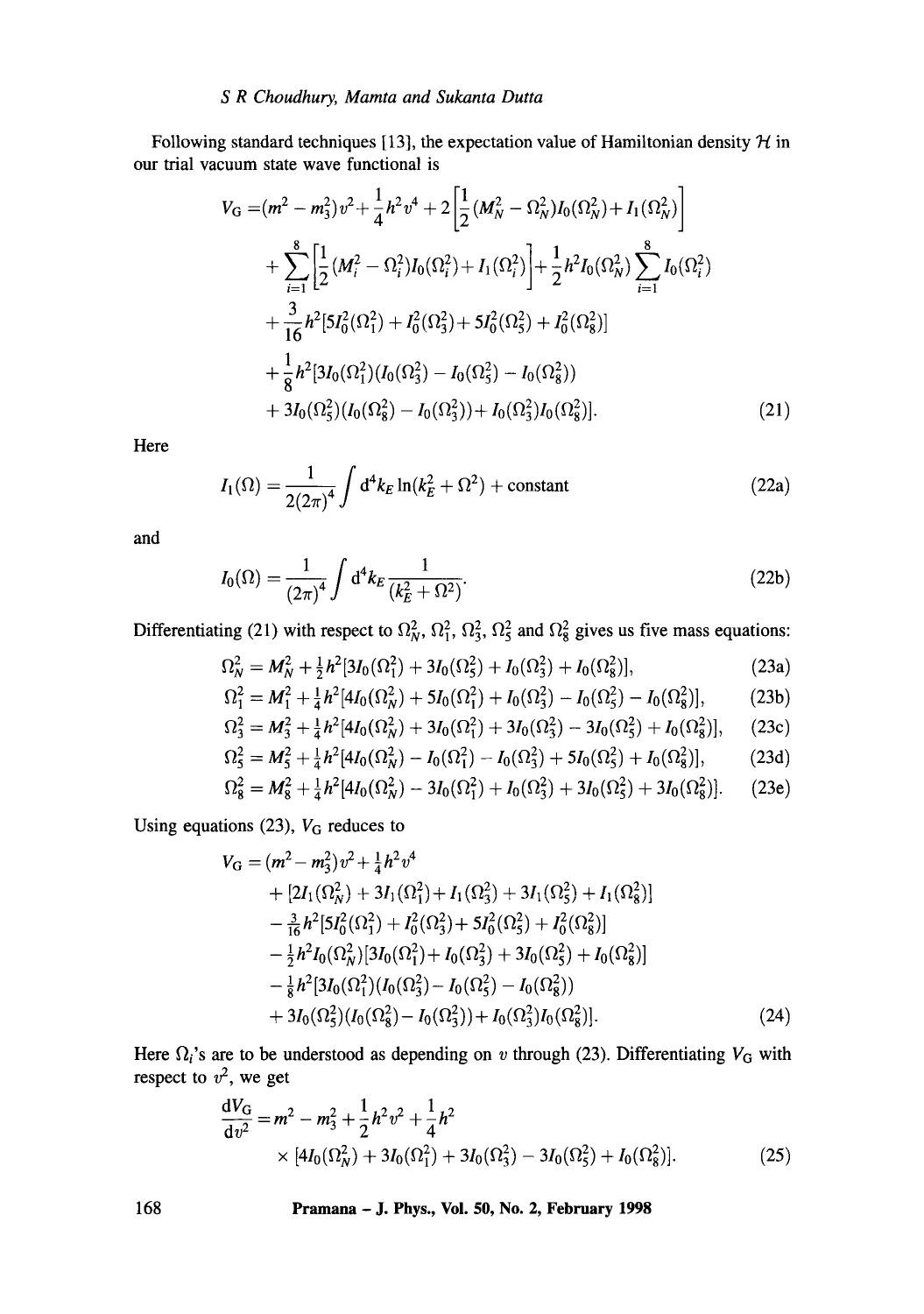Setting  $dV_G/dv^2$  to zero and using (23c), we get

$$
\Omega_3^2 = h^2 v^2. \tag{26}
$$

It is clear from (25), that increasing h would increase  $\Omega_3^2$  without limits. However, the limit would be set by demanding that stationary solution (25) be stable, i.e. the stability matrix ( $\partial^2 V_G$ ) be positive definite. Stability condition is obtained by considering ( $\partial^2 V_G$ ) to be a function of six variables — five mass parameters  $(\Omega_1^2, \Omega_3^2, \Omega_5^2, \Omega_8^2)$  and  $\Omega_N^2$  and  $v^2$ , and demanding all its eigenvalues to be positive. As in the case of standard model [8], we expect that as h increases, this condition would no longer be satisfied beyond a certain maximum value of h.

Our query regarding triviality bounds does not involve the complete numerical solution. Of five independent masses  $\Omega_1, \Omega_3, \Omega_5, \Omega_8$  and  $\Omega_N$ ,  $\Omega_1$  is the mass of the Goldstone bosons. This in an exact calculation is expected to be zero but in variational methods (see ref. [13] for elaboration), we can get a small but non-vanishing mass. Of the remaining four Higgs masses, we wish to find out whether they can be made arbitrarily heavy relative to  $v^2$  (or  $M_W^2$ ). The only condition we would impose is the same as laid down by Hasenfratz and Nager, namely that for a cut-off theory to make any physical sense, each one of the masses  $\Omega_i$  must not be close to or greater than the cut-off; we put an upper limit of  $\Lambda_c/5$  for definiteness, for all  $\Omega_i$ 's (see ref. [5]).

Our task is then to set  $\Omega_i$ 's at their maximum possible values and determine the value of h for which the eigenvalues of stability matrix go from positive to negative. Since there are only three mass input parameters m,  $m_3$  and  $m_4$ , all the five  $\Omega_i$ 's cannot be assigned arbitrary values by suitably choosing m's. Furthermore, only  $\Omega_N^2$  involves  $m_4^2$ , so that we can set  $\Omega_N$  as the highest acceptable mass namely  $\Lambda_c/5$  right away. Of the remaining four masses, we immediately have the sum rule,

$$
\Omega_8^2 - \Omega_5^2 = \Omega_3^2 - \Omega_1^2
$$
  
=  $h^2 v^2 + \frac{h^2}{2} [I_0(\Omega_3^2) - I_0(\Omega_1^2) + I_0(\Omega_8^2) - I_0(\Omega_5^2)].$  (27)

Also since  $I_0(\Omega^2)$  is a decreasing function of  $\Omega^2$ , we get from (23) and (27)

$$
\Omega_8^2 > \Omega_5^2 \quad \text{and} \quad \Omega_3^2 > \Omega_1^2.
$$

The first possibility is to set

$$
\Omega_8=\Omega_3=\Lambda_{\rm c}/5;
$$

 $\Omega_1$  is the Goldstone and  $\Omega_5$  is then the lightest Higgs mass. However in this case  $\Omega_5 = \Omega_1$ , and the maximum value of  $\Omega_5$  turns out to be lower than in the next sequence of masses.

Next we assume  $\Omega_8 = \Lambda_c/5$  and the sequence

$$
\Omega_8 > \Omega_5 > \Omega_3 > \Omega_1.
$$

In this  $\Omega_3$  is the lightest Higgs. From (27), pushing  $\Omega_5$  towards  $\Omega_8$  will make  $\Omega_3$  go towards  $\Omega_1$ , i.e. will make  $\Omega_3$  lighter. We then expect some kind of optimal situation to arise if  $\Omega_5 = \Omega_3$ . With the values of  $\Omega_3$  (obtained from (23)) corresponding for various h, we can calculate the eigenvalues of stability matrix. As expected one eigenvalue crosses over from positive to negative at a value of Higgs coupling,

$$
h \equiv h_{\text{max}} = 4.52. \tag{28}
$$

Pramana – J. Phys., Vol. 50, No. 2, February 1998 
$$
169
$$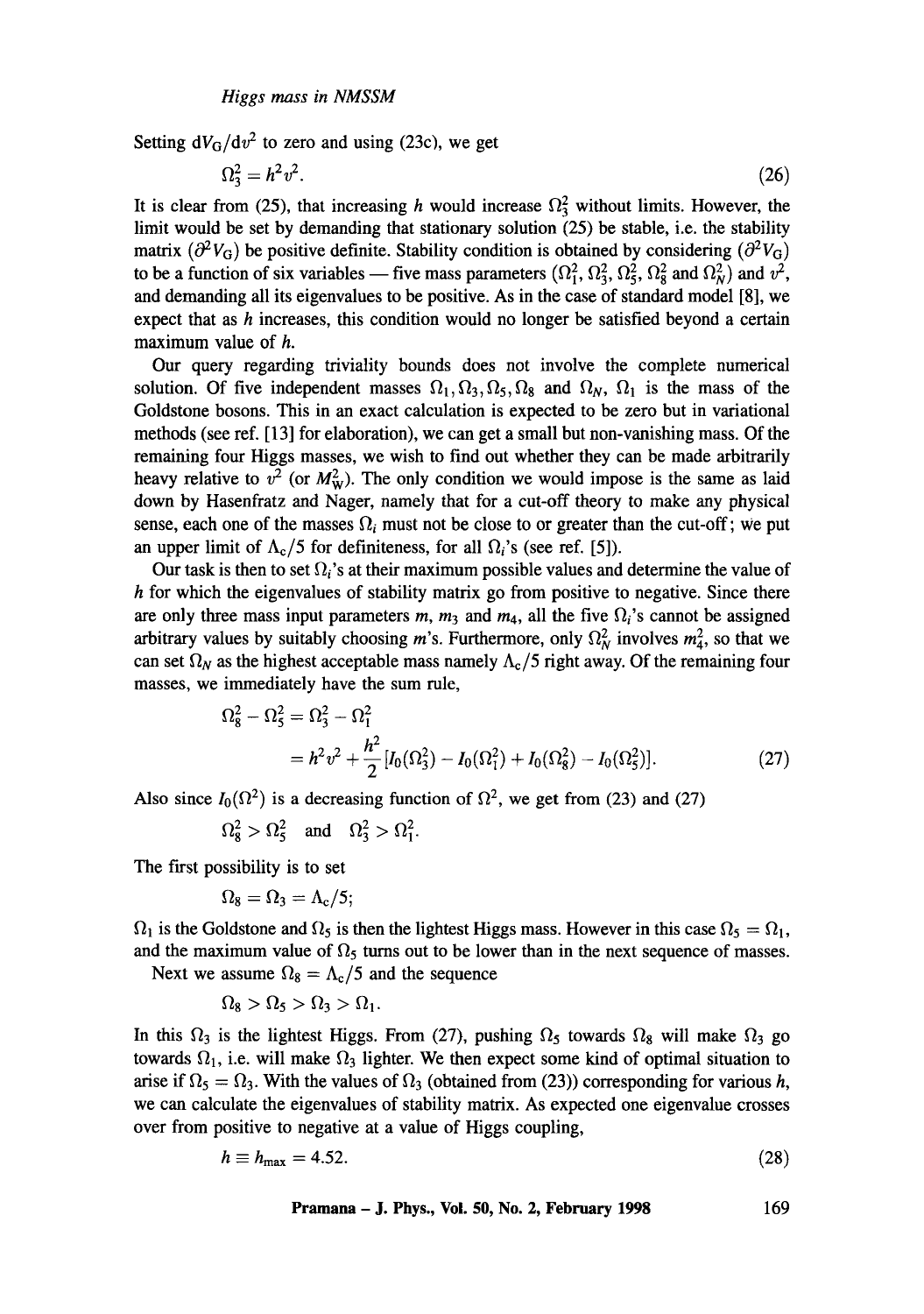### *S R Choudhury, Mamta and Sukanta Durra*

Using this value, then the upper bound on mass of the lightest Higgs  $M_{\text{LH}} = \Omega_3 = \Omega_5$  is

$$
\frac{M_{\text{LH}}|_{\text{max}}}{M_{\text{W}}} = 10.1. \tag{29}
$$

The Goldstone mass  $\Omega_1$  for this choice, as we stated before, is not zero but smaller than other masses in the spectrum.

### **4. Conclusion**

We have shown that in a certain range of parameters of the NMSSM, the triviality upper bound on the mass of the lightest Higgs particle is  $\sim 10 M_W$ . Relaxing restrictions on the parameters can lead to even larger masses for the lightest Higgs. We have however not attempted to determine the absolute bound taking into account the full range of variation of parameters in the NMSSM (including SUSY breaking parameters). This is because **our**  main aim was to show that in the non-minimal version of supersymmetric model, one need not be constrained by the rather strict limits on the Higgs mass that one obtains in the minimal model.

We would also like to comment on the upper bound of about 140 GeV for the lightest Higgs boson mass obtained by several authors [14]. This arises by the requirement that the SUSY theory remain perturbative up to some scale  $M_{\text{GUT}} \sim 10^{15} \text{ GeV}$ . This clearly forces the quartic coupling constant to remain small. From a phenomenological point of view where the couplings of the NMSSM model have to be realistic over a huge energy range, such restrictions are eminently reasonable and hence in that respect the bounds obtained by reference [14] are phenomenologically more relevant. We, in our analysis, have not constrained the coupling constant from any such requirement and thus the limits obtained are much higher. Comparing our result with that of Wu [11] who obtained a much lower bound by a factor of four, we find that the criterion used by him to define triviality bound (as explained in the introduction) is different from ours. Also the method of calculating the scalar mass particles is based on tree approximation unlike our nonperturbative variational method which goes beyond the tree approximation. The difference in our numerical bounds we believe can be attributed to these differences in our approaches. Also limits on the Higgs mass above 1 TeV are of little interest. There is no possibility in any near future to detect any signals for such a heavy Higgs. Moreover Higgs particle with masses above 1 TeV with widths comparable to masses will make the mass parameter rather meaningless from an experimental point of view. Further, it is interesting to note that the bound obtained for the lightest Higgs ( $\sim 10 M_{\rm W}$ ) is of the same order as the bounds in the SM suggesting that in a supersymmetric theory, the Higgs mass bounds have the same features as the regular SM.

#### **References**

- [ 1 ] T P Cheng and L F Li, *Gauge theory of elementary particle physics* (Clarendon Press, Oxford, 1986) pp. 84
- [2] R Dashen and H Neuberger, *Phys. Rev. Lett.* 50, 1897 (1983)
- [3] P M Stevenson, *Phys. Rev.* D32, 1389 (1985)
- [4] For a summary, see K Huang, MIT preprint, CTP  $# 1631$  (1988)